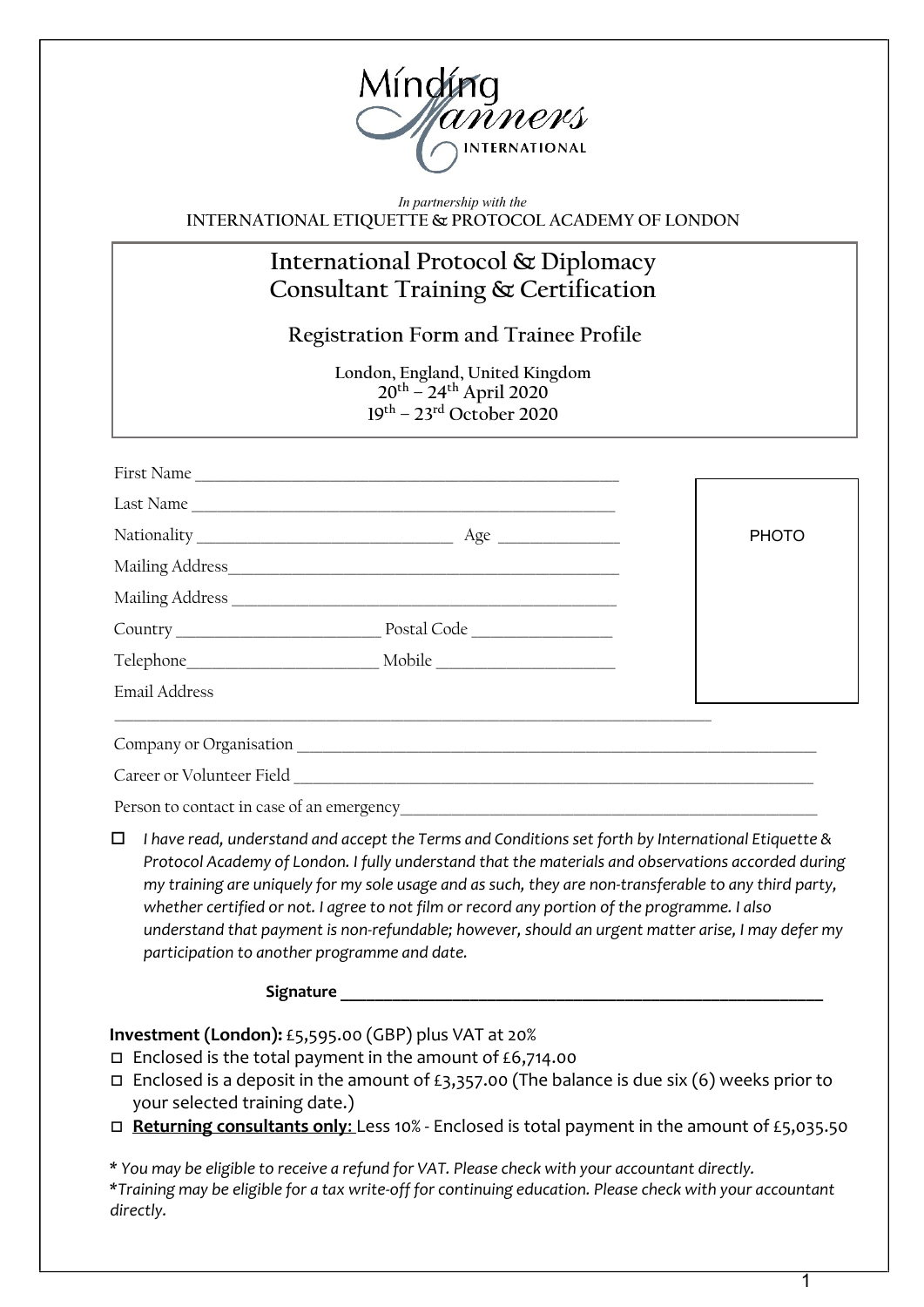| International Protocol & Diplomacy Consultant Training & Certification                                                                                                                                    |  |  |  |  |
|-----------------------------------------------------------------------------------------------------------------------------------------------------------------------------------------------------------|--|--|--|--|
| Do you have any dietary restrictions?<br>$\square$ No. $\square$ Yes. If yes, please state them here.                                                                                                     |  |  |  |  |
|                                                                                                                                                                                                           |  |  |  |  |
| Please print your name below, in capital letters, as you wish it to appear on your Certificate.                                                                                                           |  |  |  |  |
| <u> 1980 - Johann Barn, mars ann an t-Amhainn an t-Amhainn an t-Amhainn an t-Amhainn an t-Amhainn an t-Amhainn an</u><br>For what territory are you registering? (Country) ______________________________ |  |  |  |  |
| How did you hear about Minding Manners/International Etiquette & Protocol Academy of                                                                                                                      |  |  |  |  |
| London?                                                                                                                                                                                                   |  |  |  |  |
| $\Box$ Recommendation/Word of mouth                                                                                                                                                                       |  |  |  |  |
| $\square$ Diplomacy Magazine                                                                                                                                                                              |  |  |  |  |
| $\square$ LinkedIn                                                                                                                                                                                        |  |  |  |  |
| $\square$ Facebook                                                                                                                                                                                        |  |  |  |  |
| $\square$ Google or another internet browser                                                                                                                                                              |  |  |  |  |
|                                                                                                                                                                                                           |  |  |  |  |
| Training Dates 2020 (please tick your preferred month):                                                                                                                                                   |  |  |  |  |

 $\Box$  20<sup>th</sup> through 24<sup>th</sup> April 2020

o 19th through 23rd **October** 2020

## **Method of Payment:**

Upon receipt of the completed Registration Form, an invoice will be forwarded to enable payment to be made via bank transfer. All other payment forms will incur a 5% administration fee (including cash, cheques, credit and debit card payments).

Please list your surname as the reference on your payment.

| Office Use Only: Registration received<br>Payment received |  |
|------------------------------------------------------------|--|
|------------------------------------------------------------|--|

International etiquette and protocol academy of London LTD registered in England and Wales. Company Number: 09869223. Registered Address: Suite 81, 272 Kensington High Street, London w8 6nd, England, United Kingdom